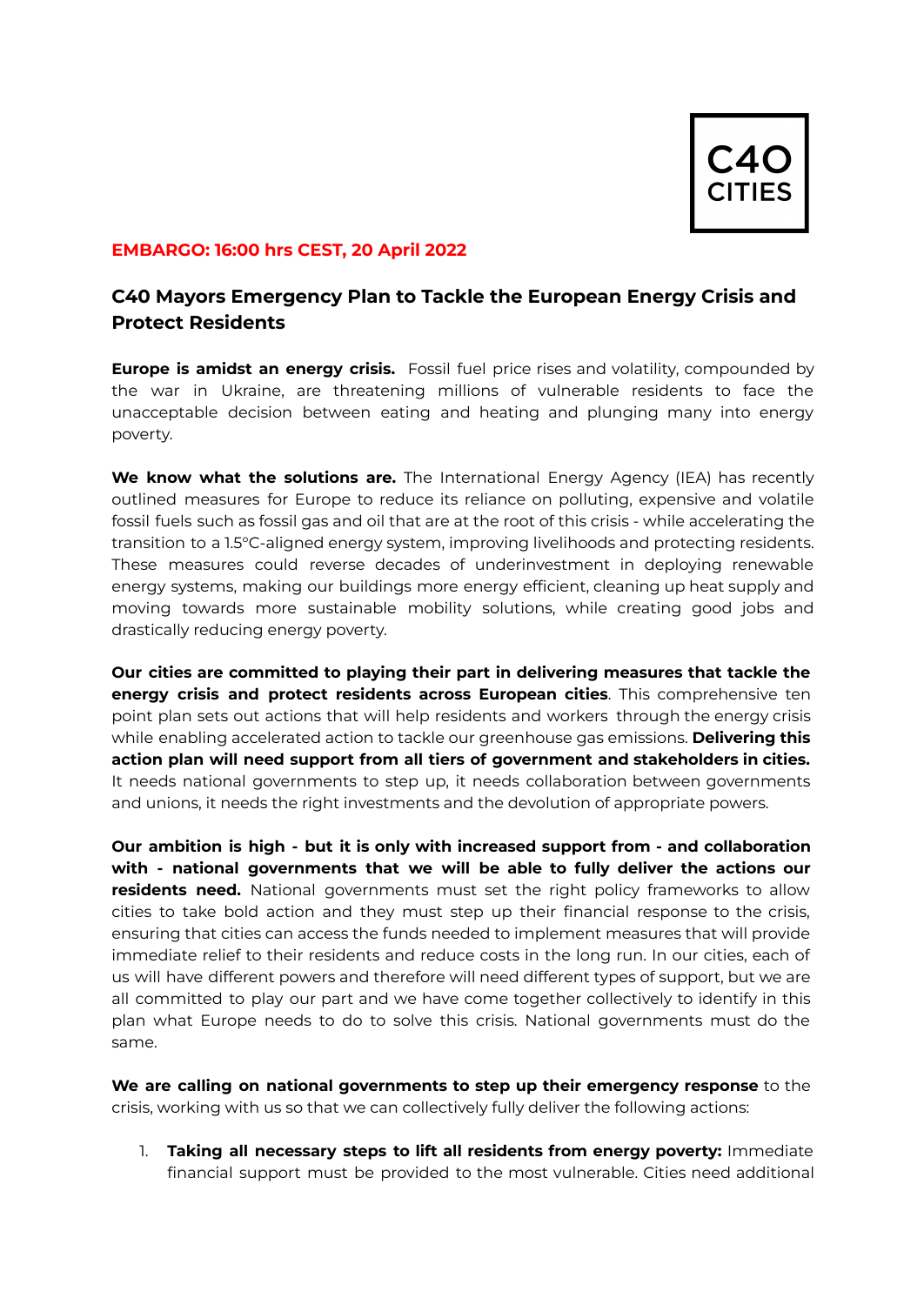support to be able to take locally appropriate measures to support residents, such as boosting incomes of the vulnerable, support to access energy efficiency measures and advice to reduce their energy bills. Examples could include working with municipal or private utilities to reduce the likelihood of disconnection, guarantee a minimum level of affordable or free consumption to all households and provide temporary costs and debt relief.

- 2. **Accelerate investments into making all municipal buildings and social housing properly insulated and run on renewable energy**: To protect the most vulnerable and stimulate the wider building market, policy mechanisms and funds must be available so that all public buildings and social housing is energy efficient and supplied with renewable energy at a faster rate - it is possible to do this by 2030 if all parts of government and the private sector worked together. Bringing forward energy efficiency programmes for social housing, care facilities, schools, community centres etc., will help the most vulnerable while improving their quality of life. This investment will help to catalyse the retrofit market, saving operational costs, energy and municipal budgets.
- 3. **Ensure that all residents can access trusted energy advice through services that strengthen community resilience**: Cities - in coordination with community groups and other multi-stakeholder alliances - need to be able to provide education and advice to populations at risk of energy poverty on energy efficiency 'quick wins', thermal comfort and how to access social safety nets. Energy poverty advice must be integrated into other frontline services including health and social care.
- 4. **Eliminate wasteful energy use through stimulating behaviour change**: The recent IPCC report analysed that the 10% of wealthiest households cause 40% of carbon emissions, and public information campaigns need to encourage these residents to reduce their energy use. Similarly, large commercial building owners need to put in place many of the simple and effective measures to reduce energy use, such as proper maintenance of heating and cooling equipment, installing smart control mechanisms and switching office lights off when they are not needed.
- 5. **Massively boost energy retrofit rates, prioritising all worst-performing buildings:** With additional funding from governments and the necessary regulatory changes, cities can accelerate their work to turn the worst energy performing buildings into super-efficient ones through money-saving retrofit programmes that ensure no long term financial burdens for vulnerable residents. What is needed in this moment of energy price and climate crisis is to triple retrofit rates to achieve at least 3% of buildings per year. Large commercial users should front-load their investments in retrofit and equipment upgrades now. Innovative funding solutions can be implemented or facilitated by national governments to enable these measures - such as establishing a market for the emissions reductions secured by the retrofitted buildings.
- 6. **Reverse increasing urban reliance on gas through accelerated deployment of clean, affordable heating and cooling systems and phase out direct fossil fuel use:** The IEA has argued that no new fossil fuel boilers should be installed by 2025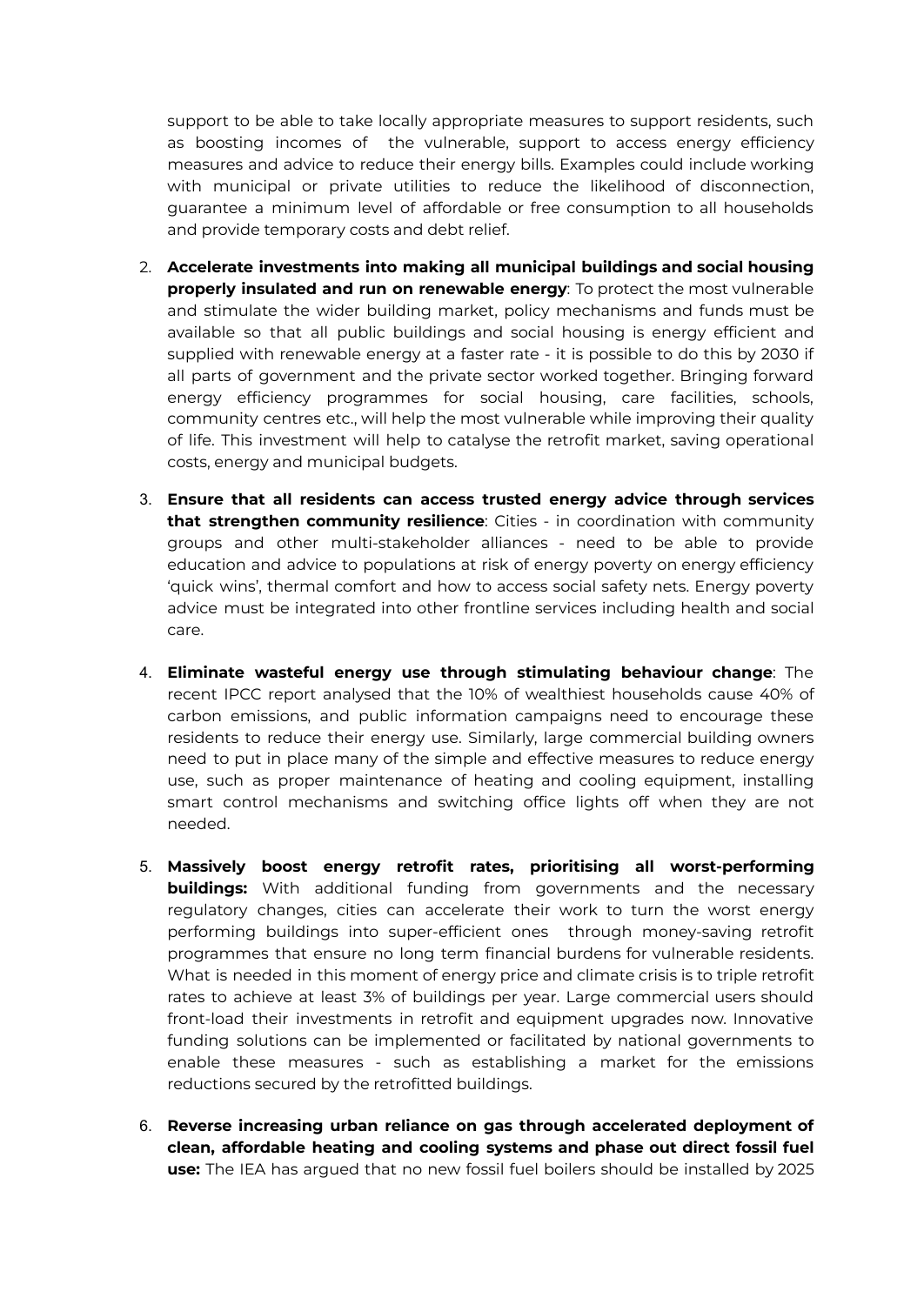at the latest to keep temperature increase below 1.5°C. It would be preferable to achieve that sooner - and that will require government mandate and support to happen - it will avoid locking in residents into expensive heating systems that will still have to be decarbonised in the future. We need to double the floor area of our cities using heat pumps and connected to district energy within the next five years. At present, very few city governments have the powers or the budgets to do this: we need that to change. Support should be directed towards proven, efficient and clean alternatives such as heat pumps or district energy systems to replace individual oil, coal and gas boilers and inefficient air-conditioners. Cities can build a strong supply chain for clean solutions with skills training programmes or aggregated procurement to reduce their costs.

- 7. **Unleash the untapped potential for decentralised power systems and demand-side flexibility in our electricity systems**: Cities need to be able to accelerate the deployment of decentralised energy solutions such as solar PV through mandates, incentives and support to community energy programmes with the goal of deploying 50% of the identified clean, decentralised energy capacity potential as soon as possible in this decade. Increasing demand-side flexibility through smart control systems or storage solutions can also reduce the need to rely on expensive fossil fuel plant to support peak demand.
- 8. **Reduce oil demand through affordable, sustainable urban mobility options:** Public transport revenues have taken a massive hit through the pandemic and this is the moment that public subsidy needs to be ramped up, so we can protect and expand services while keeping fares affordable and as low as possible. The IEA has even advised making public transport free to encourage more people out of cars. Investment needs to be available so that cities can continue the massive expansion of safe cycling lanes and other facilities that enable residents to cycle and walk. Cities, utilities and national governments can also work together to more rapidly electrify vehicle fleets, with a specific focus on vulnerable populations, further reducing the need for oil imports and protecting residents from rising petrol costs
- 9. **Ensure social dialogue with unions and secure and advocate for good green jobs:** Renovating homes for energy efficiency represents one of the single biggest job creation opportunities in Europe and protects families from rising bills creating 3 times the number of jobs as investing in fossil gas. Recent C40 analysis shows that 87% of green recovery jobs in Italy would be from deep energy efficiency of existing and new buildings<sup>1</sup>, while the UK construction industry needs [500,000](https://www.constructionleadershipcouncil.co.uk/wp-content/uploads/2021/05/Construction-Leadership-Council-National-Retrofit-Strategy-Version-2.pdf) new professionals and trades to deliver retrofits nationally. Good green jobs must be good paying jobs for those who need it the most, training and green jobs programmes for people to access roles. We need to deliver our emergency plans together with workers and their representatives, ensuring social dialogue and inclusive decision making.
- 10. **Act with a collective voice and pool resources to tackle the emergency:** it is clear what needs to happen now to overcome the energy price crisis and transition to inclusive, equitable and zero carbon energy systems. Cities will work together to

<sup>1</sup> This research looked at the green jobs created and supported by interventions in the sectors of buildings, energy and transport in Italian cities over 50,000 inhabitants (Read full [report](https://www.c40knowledgehub.org/s/article/Creating-local-green-jobs-the-United-States-Italy-and-South-Africa) and methodology)